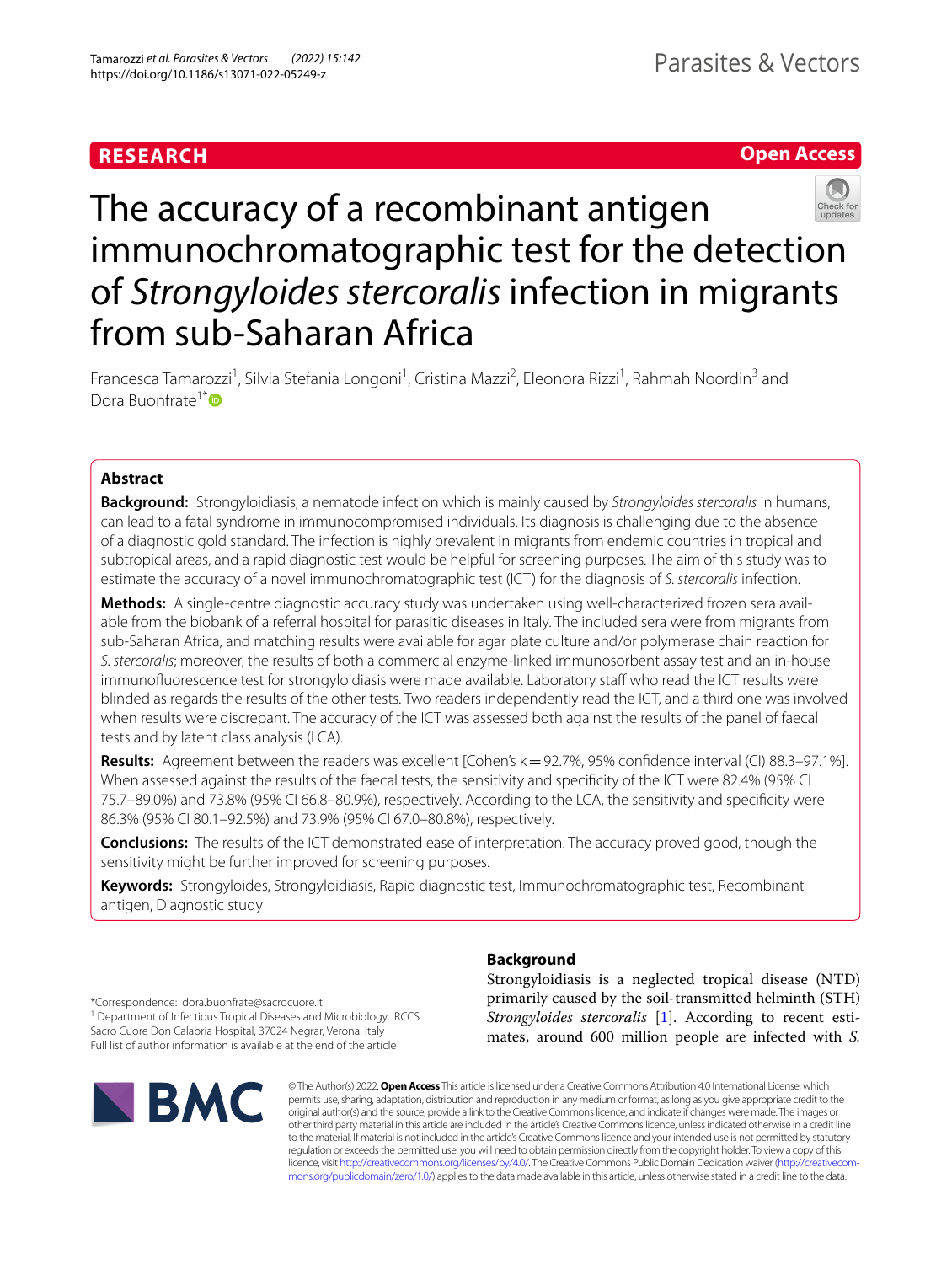*stercoralis* worldwide, particularly in Southeast Asia, Africa and the Western Pacific Region  $[1]$  $[1]$ . The infection causes morbidity in the afected populations and can lead to death in immunocompromised individuals [\[2,](#page-5-1) [3](#page-5-2)]. Based on these outcomes, the World Health Organization (WHO) recently recommended implementing control measures for strongyloidiasis in endemic areas, and included it among the targets of the WHO 2030 road map on NTDs [[4\]](#page-5-3).

A major problem in implementing control programmes for this infection is choosing a diagnostic tool for the baseline mapping and monitoring of interventions, since there is no gold standard for diagnosing strongyloidiasis [[2\]](#page-5-1). In particular, tests widely used for the detection of other STHs (namely, *Trichuris trichiura*, hookworm and *Ascaris lumbricoides*), such as direct stool microscopy, Kato-Katz (the latter being recommended by the WHO for assessing and monitoring STH prevalence in the context of control programmes), and formol-ether concentration, have an exceedingly low sensitivity for *S. stercoralis* [[5\]](#page-5-4). More sensitive coproparasitological techniques such as the Baermann method or agar plate culture (APC) are more labour intensive and time-consuming, and also require personnel skilled in their use and the microscopical diagnosis of *S. stercoralis.* Serologic and molecular methods have been deployed to achieve better sensitivity, but are not applicable in all situations due to cost constraints and the need for specifc laboratory equipment and trained personnel, which are not always available in endemic areas [[5,](#page-5-4) [6](#page-5-5)]. Moreover, globally there is little awareness about this NTD, hence its misdiagnosis is seldom perceived as a problem by laboratory staff and health care workers.

A rapid and easy-to-use test would help in the implementation of screening programmes for strongyloidiasis, and increase case detection, in contexts where these are most required, such as in endemic areas and for health care services for migrants in non-endemic countries. A systematic review indicated that the proportion of migrants with strongyloidiasis is not negligible [[7\]](#page-5-6) but, again, the lack of awareness of this NTD and the use of inadequate diagnostic methods result in its underdiagnosis.

Recently, the Institute for Research in Molecular Medicine (INFORMM) of the Universiti Sains Malaysia (Penang, Malaysia) developed an immunochromatographic test (ICT) for the detection of immunoglobulin G4 (IgG4) against *S. stercoralis*, which showed promising results  $[8]$  $[8]$ . This ICT has been converted from a dipstick test to a sturdier and easy-to-use cassette format, with the sensitivity and specificity of the former used as references in the development of the latter. Preliminary evaluation of the cassette showed that its accuracy is good, with a sensitivity and specifcity of 97% and 94.5%, respectively [[9\]](#page-5-8).

The aim of this study is to estimate the accuracy of the ICT cassette developed by INFORMM for the diagnosis of strongyloidiasis in migrants from sub-Saharan Africa. The patients attended the Department of Infectious Tropical Diseases and Microbiology (DITM) of IRCCS Sacro Cuore Don Calabria Hospital, a referral centre for parasitic infections in Italy.

## **Methods**

This single-centre diagnostic accuracy study was carried out using well-characterized frozen sera available from the DITM Tropica biobank. The inclusion criteria were as follows: (i) the sera had been donated for research purposes by migrants from sub-Saharan Africa following routine analyses; (ii) matching results for APC and/or polymerase chain reaction (PCR) were available for *S. stercoralis*; and (iii) results from both a commercial enzyme-linked immunosorbent assay (ELISA) and an in-house immunofuorescence test (IFAT) for strongyloidiasis routinely performed at DITM (see below) were available. When available, the result of the microscopic examination of formol-ether concentrated faeces was also reported in the study database. Exclusion criteria were as follows: (i) treatment with ivermectin in the previous 6 months; and (ii) the impossibility of executing the ICT, for any reason.

All available serum samples in the biobank were considered eligible for inclusion in the study. Consecutive samples that met the inclusion criteria were included in the study until the required sample size was achieved. The results of this study are reported following the Standards for Reporting of Diagnostic Accuracy Studies checklist [[10\]](#page-5-9).

# **Index test**

The ICT is a prototype lateral flow assay that detects IgG4 against *S. stercoralis* [[9](#page-5-8)]. The test line is lined with the recombinant antigen NIE  $[11]$  $[11]$ . After thawing, 35 µl of serum is added to the bottom square well. The serum flows up the strip to the control area; three drops of a bufer are then added to the oval top well. After 15 min, the result is visible on the cassette pad. A positive control line should be observable to verify that the test is valid. The presence of the test line in addition to the control line defines a positive result. The procedure for the implementation of this test has been described in detail previously [[9](#page-5-8)].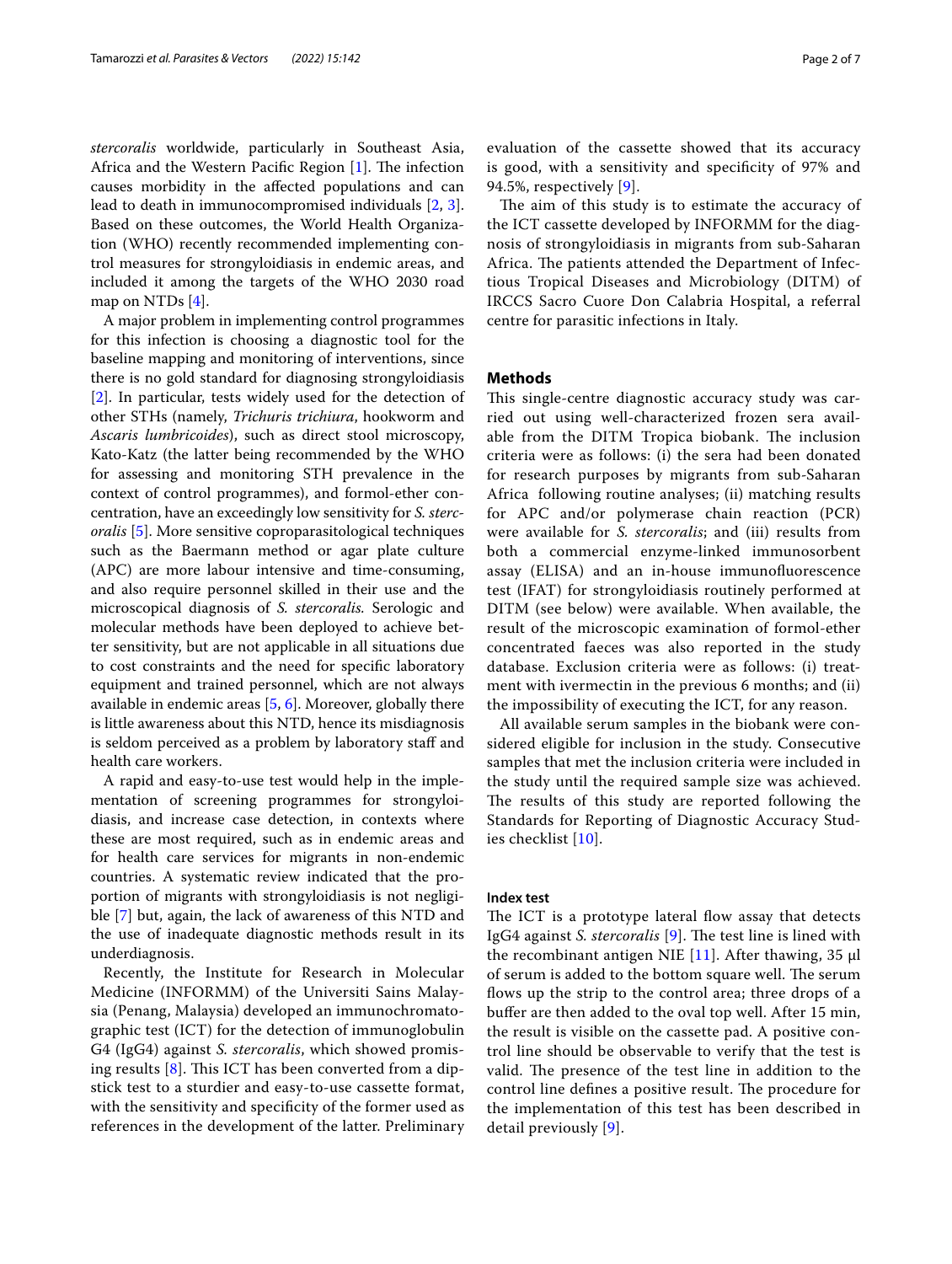### **Tests used for the evaluation of the index test**

Due to the absence of a diagnostic gold standard, the results of multiple tests for *S. stercoralis* were used to estimate the accuracy of the ICT, as explained below.

## **Faecal tests**

Both APC and PCR for *S. stercoralis* are routinely used at the study site. For the APC, 30 g of faeces mixed with charcoal is cultured on 10 agar plates (3 g faeces per plate). The plates are incubated at 26  $°C$  for 48 h, followed by macroscopic examination. The plates are then washed with 2.5% formalin, which is centrifuged, and the sediment examined microscopically. In a previous retrospective study, the sensitivity of the APC method performed at the DITM was 45.4% [95% confdence interval (CI) 30.4–61.1] [\[12](#page-5-11)].

The real-time PCR assay is based on the method of Verweij et al. [\[13](#page-5-12)]. Briefy, for DNA extraction, about  $200 \text{ mg}$  of faeces is suspended in  $200 \text{ µl}$  of phosphatebufered saline containing 2% polyvinylpolypyrrolidone (Sigma-Aldrich) and frozen overnight at −20 °C until the extraction is performed. After thawing and boiling, the samples are processed by an automated extraction system (Magna Pure LC.2; Roche). The real-time PCR assay is performed as described previously  $[13]$  $[13]$ . The amplifcation target is the small-subunit ribosomal RNA gene sequence of *S. stercoralis*. Appropriate positive and negative controls are included in all runs. The PhHV-1 control DNA is amplifed with the appropriate primers/ probe mix in the same PCR reaction as the control for PCR inhibitors and amplification quality. The thermocycling comprises 40 cycles, and cycle threshold values <40 are considered positive. The reactions, detection and data analysis are performed with the CFX96 detection system (Bio-Rad Laboratories). In a previous retrospective study, the method demonstrated a sensitivity of 56.8% (95% CI 41.0–71.6) [\[12](#page-5-11)].

#### **Serologic tests**

The IFAT used in this work was an in-house method implemented at the DITM, based on antigens retrieved from *S. stercoralis* flariform larvae obtained from positive APC. The detailed procedure has been described previously  $[14]$  $[14]$ . A positive result is defined as a titre  $\geq$ 1:20. A previous retrospective study demonstrated good accuracy of the test, with a sensitivity of 94.6% (95% CI 90.7–98.5) and a specifcity of 87.4% (83.4–91.3) [\[15](#page-5-14)]. It is routinely used for screening and individual diagnosis at the study site.

The commercial ELISA was an ELISA assay based on *Strongyloides ratti* antigens, and was developed by Bordier Afnity Products. A previous retrospective study estimated its sensitivity and specifcity as 90.8% (95% CI 85.8–95.7) and 94.0% (95% CI 91.2–96.9), respectively [[15\]](#page-5-14). The test was performed as per the manufacturer's instructions. However, as the cut-off varies between runs, we used a normalized optical density ratio to compare the results obtained in different sessions. A ratio  $\geq 1$ defines a positive result. The test is widely available and deployed for routine screening and diagnostic activities across Europe.

#### **Study procedures**

One investigator retrieved the sera from the biobank and re-coded them. The laboratory staff performing and reading the ICT were blinded to the results of the previous reference tests. After the test had been performed by one member of laboratory staf, the ICT was read independently by two operators. The two readings were then given to an investigator not involved in the execution of the test, who sought an independent reading from a third member of laboratory staff in cases where there was disagreement between the readings of the frst two operators. A test result was considered fnal when there was agreement on it between at least two readers. The results were reported as positive or negative. If the control band was not present on a test, the result was considered invalid and the test was repeated. In the case of a second invalid test, the fnal result was reported as such.

# **Statistical analysis**

# *Primary endpoint*

The accuracy of the ICT was first assessed against the results of the faecal tests that matched each serum sample. The faecal tests were classified as positive or negative, as reported in the laboratory records corresponding to the sampling time point. In detail, the result of the faecal test panel was classifed as positive in cases where at least one of the faecal tests available for that sample (formol-ether concentrated, APC, PCR) was positive. The panel result was considered negative in cases where all the available faecal tests for that sample were negative.

#### *Secondary endpoint*

Since there is no gold standard for the detection of *S. stercoralis*, the accuracy of the index test was also assessed by latent class analysis (LCA) [\[16,](#page-5-15) [17\]](#page-5-16), which combined the results of the faecal and serological tests that were already available.

The ICT results were classified as positive or negative. Indeterminate results were not used for the calculation of accuracy [[18](#page-5-17)]. Cohen's κ [\[19](#page-5-18)] was used to assess the agreement between readers. Estimates were reported along with the 95% CI. For the primary and secondary endpoints, the test results were displayed in contingency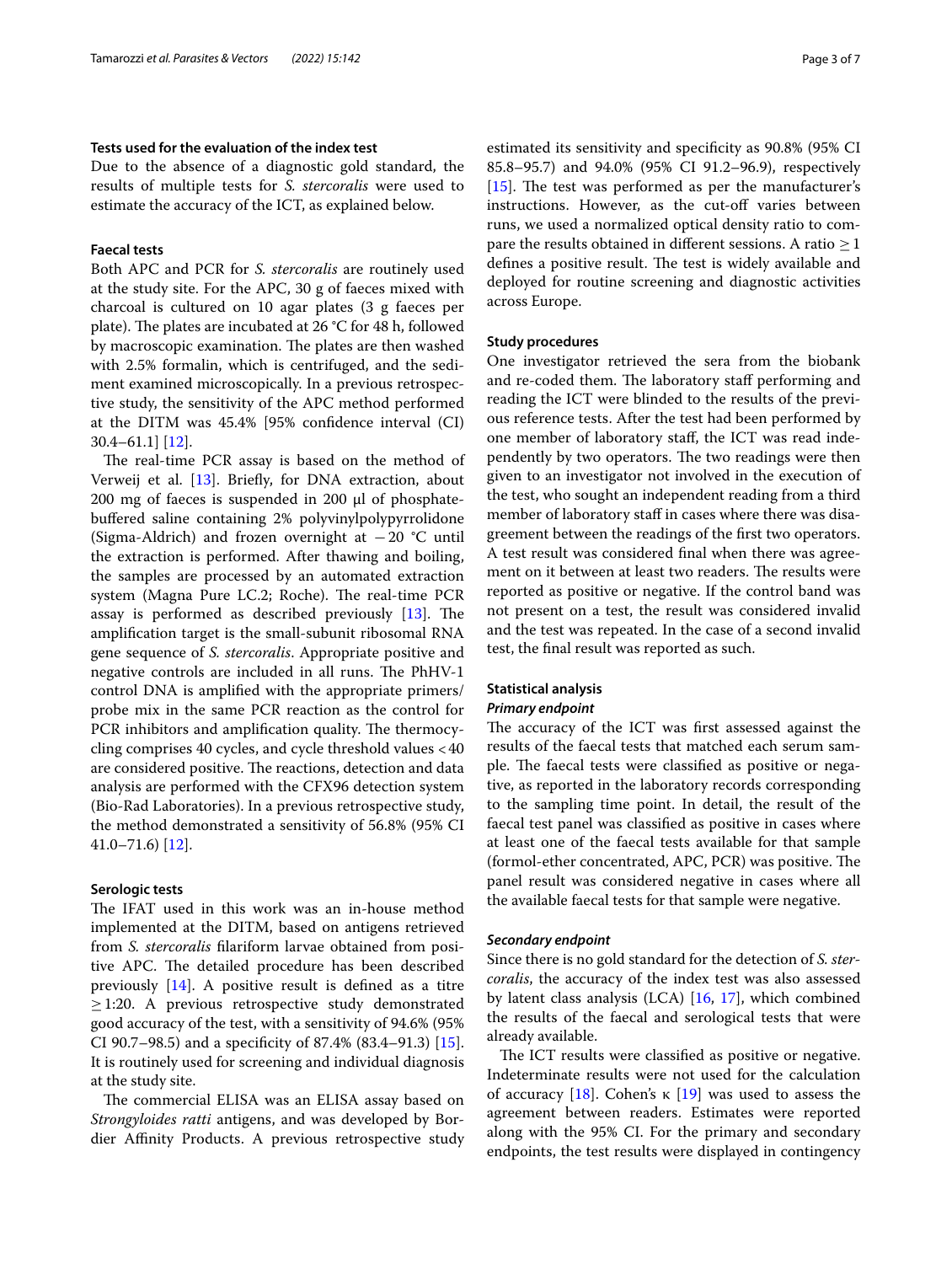Insufficient serum volume  $n=39$ 

Positive ICT

 $n = 142$ 

Potentially eligible participants  $n = 488$ 

Consecutive sera included in the analysis  $n=274$ 

Negative ICT

 $n = 132$ 

Indeterminate ICT

 $n=0$ 



<span id="page-3-0"></span>**Fig. 1** Study fow chart. *ICT* Immunochromatographic test

#### *Sample size*

In Yunus et al.  $[8]$ , the sensitivity and specificity of the ICT by INFORMM were 91.3% and 100.0%, respectively. A sample size of 160 produced a two-sided CI with a width equal to 0.10 when the sample sensitivity was 0.90. For specifcity, the sample size was 54, assuming a specificity of 0.99 with a width equal to 0.10. As an undefined number of samples were classifed as positive or negative only at the moment of data analysis (following application of the LCA, as described above), 60 additional samples were analysed to reasonably meet the expectation that the minimum target number of positive cases had been identifed.

#### **Results**

The study flow chart is reported in Fig. [1,](#page-3-0) which also shows the number of samples with results available for each index test. The ICT was performed on 274 serum samples, and all the results were deemed valid. The third reader was involved in 10 cases; in all of these, the discrepant results were between a negative and a faint positive result. Therefore, the agreement between readers was excellent (Cohen's κ=92.7%, 95% CI 88.3–97.1%).

<span id="page-3-1"></span>**Table 1** Immunochromatographic test (ICT) results shown against the results of the panel of faecal tests

|              |     | Faecal test positive Faecal test negative Total |     |
|--------------|-----|-------------------------------------------------|-----|
| ICT positive | 103 | 39                                              | 142 |
| ICT negative | 22  | 110                                             | 132 |
| Total        | 125 | 149                                             | 274 |

<span id="page-3-2"></span>**Table 2** ICT results according to the latent class analysis (*LCA*)

|              | LCA positive | LCA negative | Total |
|--------------|--------------|--------------|-------|
| ICT positive | 101          | 41           | 142   |
| ICT negative | 16           | 116          | 132   |
| Total        | 117          | 157          | 274   |

<span id="page-3-3"></span>

|              | Table 3 Helminth infections in cases with positive ICT and |  |  |  |
|--------------|------------------------------------------------------------|--|--|--|
| negative LCA |                                                            |  |  |  |

| Parasite                  | Diagnostic method     | Frequency (% positive<br>out of samples tested) |
|---------------------------|-----------------------|-------------------------------------------------|
| Filarial worms            | Serology <sup>a</sup> | 4(9.8)                                          |
| Schistosoma spp.          | Serologyb             | 5(12.2)                                         |
| Schistosoma spp.          | Stool microscopy      | $2^{c}$ (4.9)                                   |
| Hookworm                  | Stool microscopy      | 5(12.2)                                         |
| Strongyloides fuelleborni | Stool microscopy      | 1(2.4)                                          |

<sup>a</sup> *Acanthocheilonema vitae* immunoglobulin G (IgG) enzyme-linked immunosorbent assay (ELISA; Bordier Affinity Products); a pan-filarial seroassay exploiting cross-reaction between *A. vitae* and flarial species infecting humans. Cross-reactions with other worms may also occur

<sup>c</sup> The two patients with positive microscopy were also positive by serology for *Schistosoma*

The results of the ICT in relation to the results of the faecal tests are reported in Table [1](#page-3-1).

The sensitivity and specificity of the ICT were 82.4% (95% CI 75.7–89.0%) and 73.8% (95% CI 66.8–80.9%), respectively. The results of the other serologic tests (ELISA and IFAT) in comparison to the panel of faecal tests, and related sensitivity and specifcity values, are presented in Additional fle [1](#page-5-19): Table S1.

When the LCA was applied, the results were re-classifed into positive/negative categories (Table [2\)](#page-3-2); based on this analysis, the ICT showed a sensitivity of 86.3% (95% CI 80.1–92.5%) and specifcity of 73.9% (95% CI 67.0–80.8%).

Co-infections with other helminths, which could possibly cause cross-reactions, were evaluated for the subgroup of sera with positive ICT and negative LCA; the results are reported in Table [3](#page-3-3).

<sup>&</sup>lt;sup>b</sup> Schistosoma mansoni IgG ELISA (Bordier Affinity Products)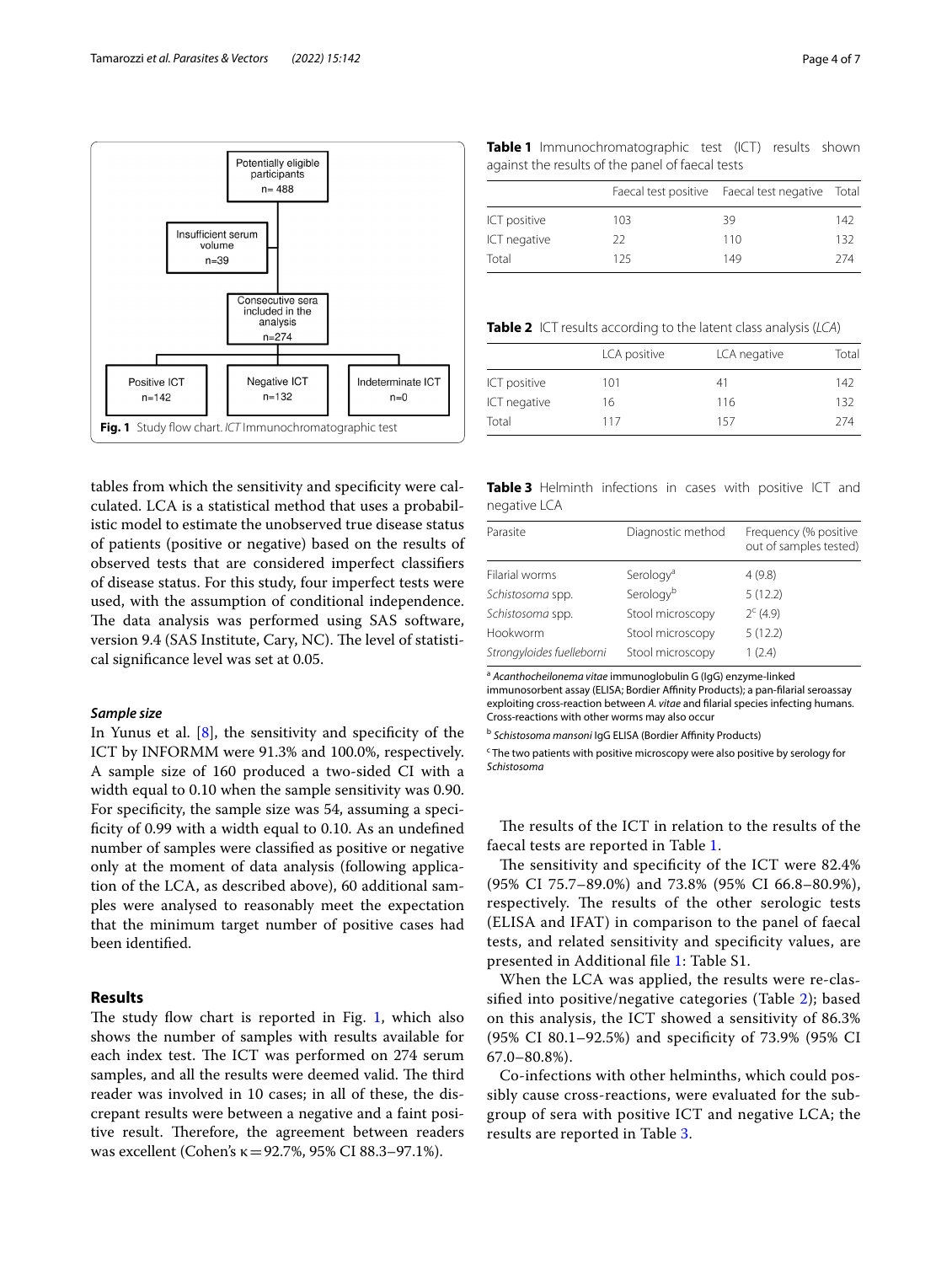Of note, the sample containing *Strongyloides fuelleborni* eggs was IFAT and ELISA negative.

# **Discussion**

In this study, we evaluated the use of a novel ICT cassette to diagnose strongyloidiasis using stored samples from migrants attending a referral centre for tropical diseases in Italy. Although the study was conducted on frozen serum samples, these had been well-characterized previously, and represent a cohort of patients for whom the test would be used.

The ICT results were easy to interpret, as demonstrated by the high agreement between readers. When the results were assessed against the panel of faecal tests, we observed that the ICT missed 22 cases, which was reduced to 16 missed cases when re-classifcation through LCA was applied. The specificity was also suboptimal according to the LCA, which assessed the uncertainty in the classifcation of positives/negatives due to the lack of a diagnostic gold standard [[17\]](#page-5-16). When compared with the other serologic assays in terms of performance against the faecal test panel, the ELISA showed better sensitivity (90.4%) and slightly worse specifcity (72.5%), while the IFAT (at the 1:20 dilution positivity cut-of) was the test with the highest sensitivity (95%) and worst specifcity (40.9%). Based on the faecal test panel, *Strongyloides* infection is highly prevalent in the study population (45.6%). It is thus expected that a significant number of people who were negative according to the faecal panel were positive according to the serology and may harbour the infection; this may explain the low specifcity shown by all three serological tests.

It should also be taken into consideration that, in the case of both the ELISA and the IFAT, previously assessed threshold values that increase their specifcity indicated that an *S. ratti* ELISA with a normalized optical density >2 and an IFAT with a >1:160 titer should be considered almost 100% specific  $[15]$  $[15]$ . However, at the same time, the increased cut-of values decrease the sensitivity of the tests. Although the results of these assays are often reported qualitatively, thresholds can be useful in clinical practice, as they indicate the probability of a true positive case. Of course, this evaluation cannot be done in the case of tests that provide a qualitative result, such as the ICT.

The cassette is preferable to the dipstick because it is sturdier and its use does not require additional laboratory equipment, and it can also be used on whole blood from a fnger prick. Preliminary evaluation of the use of the cassette for whole blood showed that it performed well [[9\]](#page-5-8), but more data are needed to estimate its accuracy. In a previous study evaluating the diagnostic performance of the cassette ICT against sera from various origins (including sera from individuals from endemic areas, individuals with proven infection, individuals with co-infection, and blood donors), the reported sensitivity and specifcity were 97% and 94.5%, respectively [[9](#page-5-8)]. Inconsistency between the results of the present study and those of Noordin et al. [[9](#page-5-8)] might be due to the diferent compositions of the serum panels, which included people of diferent origins (only sub-Saharan Africans in the former and mostly Asians in the latter study) and the methods used to calculate accuracy. Notably, the sera used for diagnostic sensitivity and specifcity in Noordin et al. [[9\]](#page-5-8) were not from the same populations, while in the present study, the sera were from one cohort. Furthermore, the sera used for diagnostic specifcity in the former were selected from those that were negative according to a commercial ELISA kit and ICT dipstick.

A highly sensitive test is favourable in a setting where it is used as a screening method. Missing a case of a potentially fatal infection is more harmful than treating a false-positive patient with a single dose of ivermectin, which has an excellent tolerability profile [[20\]](#page-5-20). Adding a second highly specifc test may be useful to confrm the diagnosis and monitor the response to treatment.

The detection of IgG4 is deemed useful as a means of increasing the specifcity of diagnostic tests for intestinal helminth infections [\[21\]](#page-6-0). However, studies comparing the IgG and the IgG4 formats of diferent assays for *S. stercoralis* diagnosis (including ELISAs, LIPS and another lateral fow cassette test), showed that the sensitivity of the IgG4 assay was dramatically lower than that of the IgG formats [\[11](#page-5-10), [21](#page-6-0), [22](#page-6-1)]. An ICT based on the recombinant antigen SsIR [\[23](#page-6-2)] showed 91.7% and 73.8% sensitivity with the IgG and IgG4 kits, respectively, while the specifcity values were almost the same. Since the use of recombinant antigens is thought to produce more specifc results than the use of crude antigens [[11\]](#page-5-10), an ICT that detects IgG would probably have the beneft of better sensitivity while retaining good specifcity.

In addition to their higher specifcity, recombinant antigens have other important advantages over crude antigens of *Strongyloides* larvae, i.e. they can be produced on a large scale and the results obtained with them are more reproducible. The previous dipstick version of the ICT included two recombinant antigens, NIE and Ss1a [[8\]](#page-5-7). When the NIE-Ss1a dipstick and the NIE cassette formats were compared, their performance was similar to that found by Yunus et al. [[8](#page-5-7)], the researchers who developed the tests (R. Noordin, personal communication). Conversely, adding SsIR antigen to a research-use-only ELISA based on NIE improved the test's sensitivity [\[24](#page-6-3)].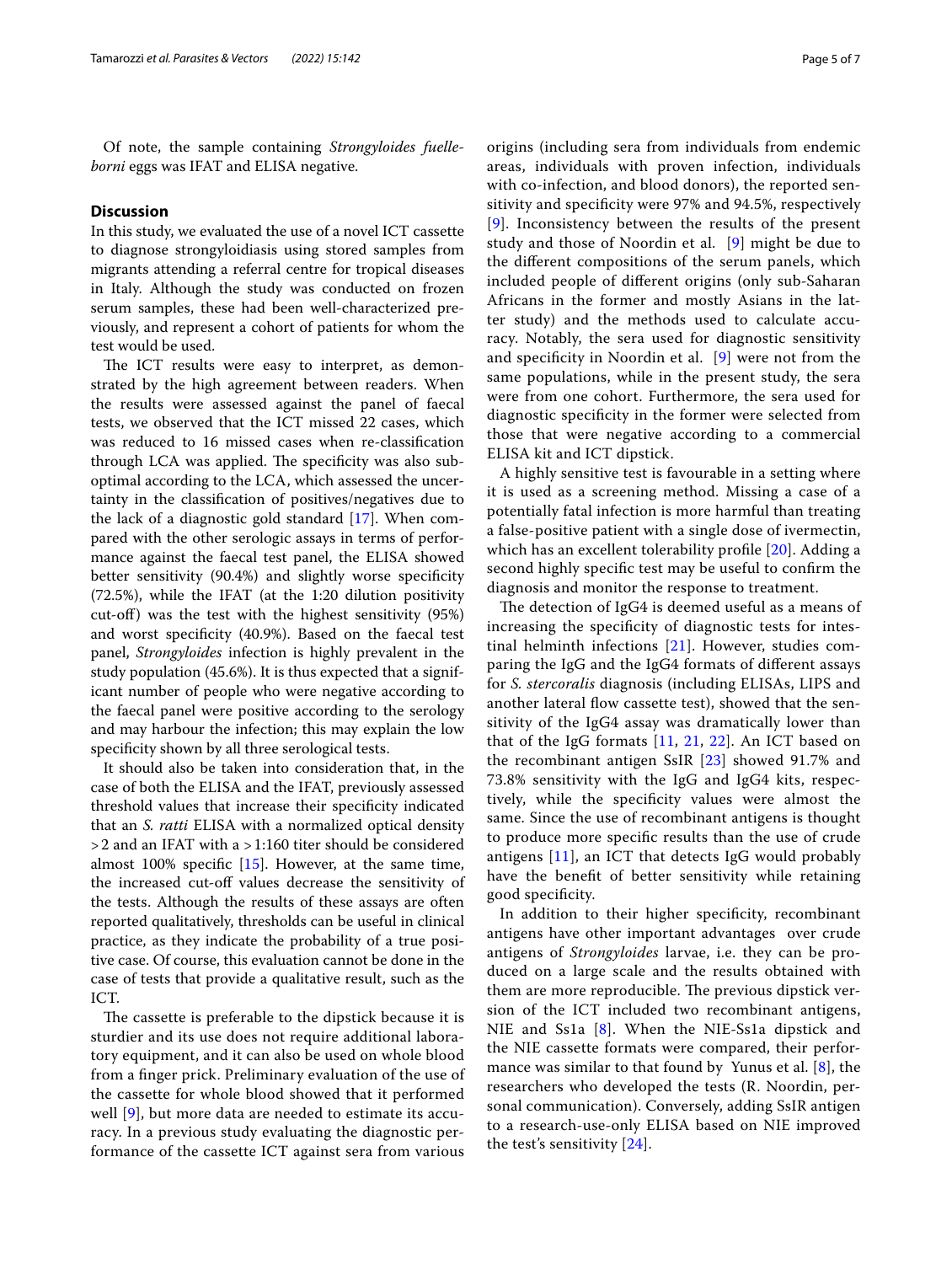# **Conclusions**

In conclusion, the ICT cassette is easy to use and the results obtained with it are easy to interpret. The sensitivity of the ICT cassette was good, but deserves further improvement if this test is to be used for screening purposes.

## **Abbreviations**

APC: Agar plate culture; DITM: Department of Infectious Tropical Diseases and Microbiology; ELISA: Enzyme-linked immunosorbent assay; ICT: Immunochromatographic test; IFAT: Immunofuorescence test; INFORMM: Institute for Research in Molecular Medicine; LCA: Latent class analysis; NTD: Neglected tropical disease; PCR: Polymerase chain reaction; STH: Soil-transmitted helminths; WHO: World Health Organization.

## **Supplementary Information**

The online version contains supplementary material available at [https://doi.](https://doi.org/10.1186/s13071-022-05249-z) [org/10.1186/s13071-022-05249-z.](https://doi.org/10.1186/s13071-022-05249-z)

<span id="page-5-19"></span>**Additional fle 1: Table S1.** Results of the IFAT and ELISA presented together with the results of the panel of faecal tests.

#### **Authors' contributions**

FT and DB wrote the frst draft of the manuscript. FT contributed to the interpretation and analysis of the data. SL and ER contributed to the collection and interpretation of the data. CM performed the statistical analysis and contributed to the writing of the frst draft. RN contributed to the interpretation of the data. DB conceived the study and contributed to the interpretation and analysis of the data. All the authors read and approved the fnal manuscript.

#### **Funding**

The study was partly funded by the Italian Ministry of Health "Fondi Ricerca Corrente" to IRCCS Sacro Cuore Don Calabria Hospital—Linea 2. The ICT was provided by RN via a grant under the Malaysian Ministry of Higher Education (MyLAB 1/2018).

#### **Availability of data and materials**

The raw data will be published in a public repository upon publication of the present article.

### **Declarations**

#### **Ethics approval and consent to participate**

The study protocol was submitted to the pertinent ethical committee (Comitato Etico per la ricercar Clinica delle Province di Verona e Rovigo; protocol number 33578), and received a waiver of consent on 21 May 2021. All the samples used in the study were from patients who signed an informed consent form to donate their samples for research purposes at the time of blood sampling for routine diagnostic analyses; the results of this study did not infuence the clinical management of patients whose sera were used. Before the analysis, the laboratory and demographic data were uncoupled, and the samples re-coded. Excel databases with demographic and laboratory data were stored separately, and both were protected by password.

#### **Competing interests**

The authors declare that they have no competing interests.

#### **Author details**

<sup>1</sup> Department of Infectious Tropical Diseases and Microbiology, IRCCS Sacro Cuore Don Calabria Hospital, 37024 Negrar, Verona, Italy. <sup>2</sup>Clinical Research Unit, IRCCS Sacro Cuore Don Calabria Hospital, 37024 Negrar, Verona, Italy. 3 <sup>3</sup>Institute for Research in Molecular Medicine, Universiti Sains Malaysia, 11800 Penang, Malaysia.

Received: 17 December 2021 Accepted: 21 March 2022

#### **References**

- <span id="page-5-0"></span>1. Buonfrate D, Bisanzio D, Giorli G, Odermatt P, Fürst T, Greenaway C, et al. The global prevalence of *Strongyloides stercoralis* infection. Pathogens. 2020;9:468.
- <span id="page-5-1"></span>2. Nutman TB. Human infection with *Strongyloides stercoralis* and other related *Strongyloides* species. Parasitology. 2017;144:263–73.
- <span id="page-5-2"></span>3. Tamarozzi F, Martello E, Giorli G, Fittipaldo A, Stafolani S, Montresor A, et al. Morbidity associated with chronic *Strongyloides stercoralis* infection: a systematic review and meta-analysis. Am J Trop Med Hyg. 2019;100:1305–11.
- <span id="page-5-3"></span>4. Montresor A, Mupfasoni D, Mikhailov A, Mwinzi P, Lucianez A, Jamsheed M, et al. The global progress of soil-transmitted helminthiases control in 2020 and World Health Organization targets for 2030. PLoS NTD. 2020;14: e0008505.
- <span id="page-5-4"></span>5. Buonfrate D, Formenti F, Perandin F, Bisoffi Z. Novel approaches to the diagnosis of *Strongyloides stercoralis* infection. Clin Microbiol Infect. 2015;21:543–52.
- <span id="page-5-5"></span>6. Kalantari N, Chehrazi M, Ghafari S, Gorgani-Firouzjaee T. Serological assays for the diagnosis of *Strongyloides stercoralis* infection: a systematic review and meta-analysis of diagnostic test accuracy. Trans R Soc Trop Med Hyg. 2020;114:459–69.
- <span id="page-5-6"></span>7. Asundi A, Beliavsky A, Liu XJ, Akaberi A, Schwarzer G, Bisoffi Z, et al. Prevalence of strongyloidiasis and schistosomiasis among migrants: a systematic review and meta-analysis. Lancet Glob Health. 2019;7:e236–48.
- <span id="page-5-7"></span>8. Yunus MH, Arifin N, Balachandra D, Anuar NS, Noordin R. Lateral flow dipstick test for serodiagnosis of strongyloidiasis. Am J Trop Med Hyg. 2019;101:432–5.
- <span id="page-5-8"></span>9. Noordin R, Osman E, Kalantari N, Anuar NS, Gorgani-Firouzjaee T, Sithithaworn P, et al. A point-of-care cassette test for detection of *Strongyloides stercoralis*. Acta Trop. 2021;226: 106251.
- <span id="page-5-9"></span>10. Cohen JF, Korevaar DA, Altman DG, Bruns DE, Gatsonis CA, Hooft L, et al. STARD 2015 guidelines for reporting diagnostic accuracy studies: explanation and elaboration. BMJ Open. 2016;6: e012799.
- <span id="page-5-10"></span>11. Ramanathan R, Burbelo PD, Groot S, Iadarola MJ, Neva FA, Nutman TB. A luciferase immunoprecipitation systems assay enhances the sensitivity and specifcity of diagnosis of *Strongyloides stercoralis* infection. J Infect Dis. 2008;198:444–51.
- <span id="page-5-11"></span>12. Buonfrate D, Perandin F, Formenti F, Bisoffi Z. A retrospective study comparing agar plate culture, indirect immunofuorescence and real-time PCR for the diagnosis of *Strongyloides stercoralis* infection. Parasitology. 2017;144:812–6.
- <span id="page-5-12"></span>13. Verweij JJ, Canales M, Polman K, Ziem J, Brienen EA, Polderman AM, et al. Molecular diagnosis of *Strongyloides stercoralis* in faecal samples using real-time PCR. Trans R Soc Trop Med Hyg. 2009;103:342–6.
- <span id="page-5-13"></span>14. Boscolo M, Gobbo M, Mantovani W, Degani M, Anselmi M, Monteiro GB, et al. Evaluation of an indirect immunofuorescence assay for strongyloidiasis as a tool for diagnosis and follow-up. Clin Vaccine Immunol. 2007;14:129–33.
- <span id="page-5-14"></span>15. Bisoffi Z, Buonfrate D, Sequi M, Mejia R, Cimino RO, Krolewiecki AJ, et al. Diagnostic accuracy of fve serologic tests for *Strongyloides stercoralis* infection. PLoS NTS. 2014;8: e2640.
- <span id="page-5-15"></span>16. Qu Y, Tan M, Kutner MH. Random efects models in latent class analysis for evaluating accuracy of diagnostic tests. Biometrics. 1996;52:797–810.
- <span id="page-5-16"></span>17. Andersen R, Hagenaars J, McCutcheon A. Applied latent class analysis. Can J Sociol. 2003;28:584–6.
- <span id="page-5-17"></span>18. Landis JR, Koch GG. The measurement of observer agreement for categorical data. Biometrics. 1977;33:159–74.
- <span id="page-5-18"></span>19. Cohen J. A coefficient of agreement for nominal scales. Educ Psychol Meas. 1960;20:37–46.
- <span id="page-5-20"></span>20. Buonfrate D, Salas-Coronas J, Muñoz J, Maruri BT, Rodari P, Castelli F, et al. Multiple-dose versus single-dose ivermectin for *Strongyloides stercoralis* infection (strong treat 1 to 4): a multicentre, open-label, phase 3, randomised controlled superiority trial. Lancet Infect Dis. 2019;19:1181–90.